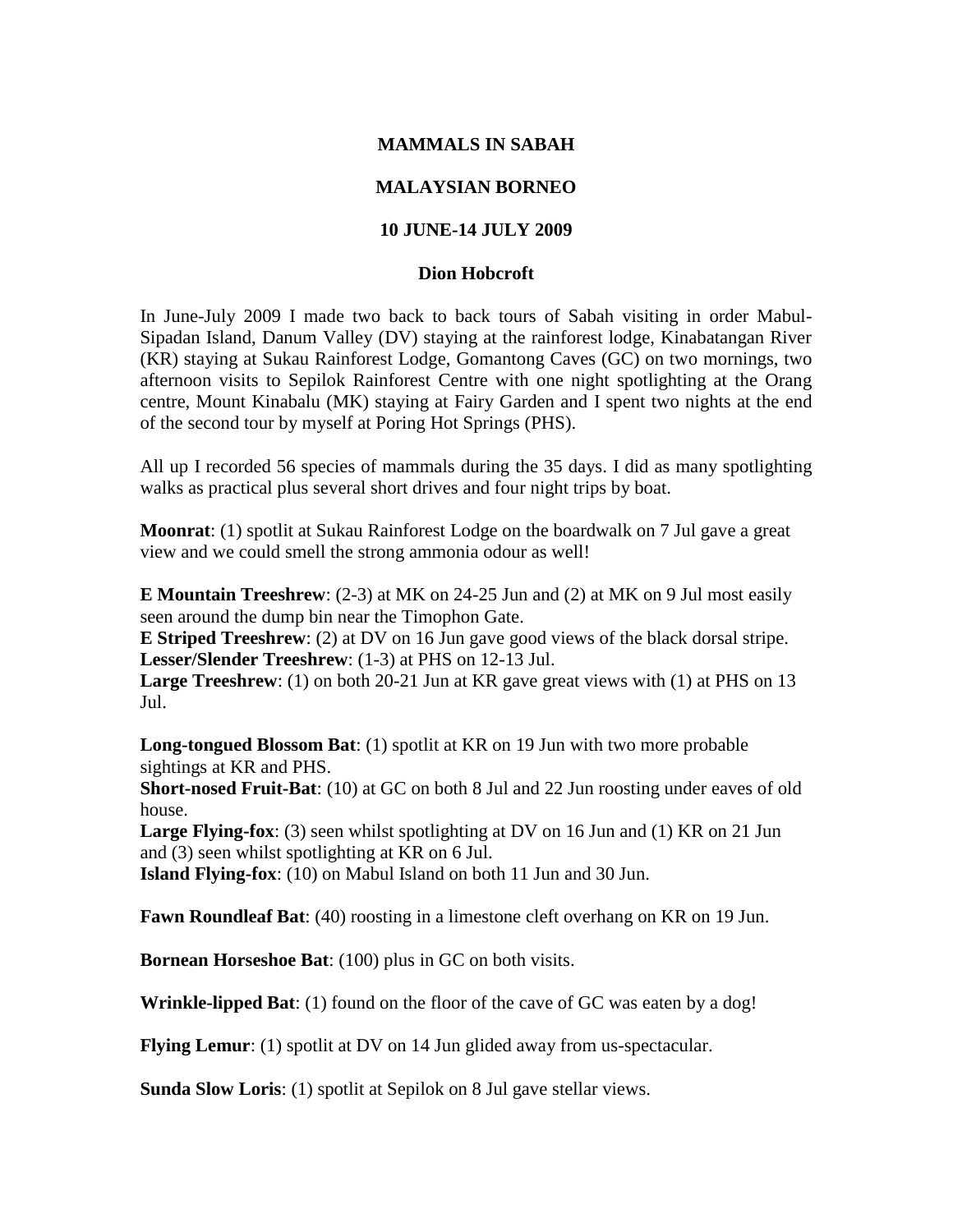**E Maroon Langur**: (10) seen on both 14 and 16 Jun with (2) on 17 Jun all at DV. (20) on 2 Jul at DV with (10) seen here on 4 Jul.

**Sunda Silvered Langur**: (10-20) plus seen on 18-21 Jun at KR. (10) plus seen on 5-7 Jul at KR.

**E Proboscis Monkey**: (30-60) seen on 18-21 Jun at KR. (20-60) seen on 5-7 Jul at KR.

**Long-tailed Macaque**: (5-10) at DV on 14-18 Jun with (20-60) seen daily at KR. (5) at DV on 5 Jul with (20-60) seen daily at KR.

**Sunda Pig-tailed Macaque**: (5-10) at DV on 14-15 Jun with and (5-10) seen on 20-22 Jun at KR. (1) at DV on 3 Jul with (15) seen on the drive out of DV on 5 Jul and (20) seen on 6 Jul at KR.

**E Bornean Gibbon**: (1) male at DV on 14 Jun gave a good view and a wonderful performance from a female at KR on 20 Jun. Heard in the mornings on a further 6 days but not seen. (1) male at DV on 2 Jul gave a good scope view. Heard in the mornings on a further 5 days but not seen.

**E Bornean Orang-utan**: (4) seen on 14 Jun at DV included a large male and female with infant. Another female with infant was seen on 16 Jun at the Canopy Walkway at DV. (1) large male was seen at Sukau Rainforest Lodge on both 20-21 Jun with a female with an infant also present at GC on 22 Jun. (1-5) seen on 1-5 Jul at DV included large males, females with infants even a mating pair. (1) male seen at KR on both 5 and 7 Jul and (2) seen at GC on 8 Jul, the latter a female with infant.

**Creamy Giant Squirrel**: (1) at DV on 5 Jul gave a great scope view. **Prevost's Squirrel:** (1-3) seen on 7 days at DV and KR. (1-5) seen on 7 days at DV and

KR.

**E Bornean Black-banded Squirrel**: (2-10) seen on 23-25 Jun at MK with (2) at Tambunan on 26 Jun. (1-3) seen on 9-11 Jul at MK.

**Plantain Squirrel**: (1-2) on both 20 and 22 Jun at KR. (1) on both 5 and 7 Jul at KR. **E Earspot Squirrel**: (1) having an encounter with a Green Vine Snake on 17 Jun at DV was a rare sighting.

**Horse-tailed Squirrel**: (1) at DV on 18 Jun gave a good view.

**Low's Squirrel**: (2) at Sukau Rainforest Lodge on both 18 and 20 Jun. (1) at Sepilok BRC on 8 Jul was associating with a pair of Buff-necked Woodpeckers.

**Jentink's Squirrel:** (1) at PHS on 13 Jul gave a good view of the creamy boomerang on the snout.

**E Bornean Mountain Ground Squirrel**: (2-10) seen on 4 days at MK mostly around the rubbish dump. (1-6) seen on 3 days at MK mostly around the rubbish dump. (1) at PHS on 13 Jul was a low altitude record.

**Four-striped Ground Squirrel**: (1) at PHS gave a good view in the giant bamboo. **E Whitehead's Pygmy Squirrel**: (1) at MK on 23-24 Jun with (1) at Tambunan on 26 Jun. (1) at MK on 11 Jul was seen by a lucky handful of squirrelologists.

**E Plain Pygmy Squirrel**: (1-2) seen on 5 days at DV and KR. (1-2) seen on 4 days at DV and KR. (1) at PHS on 13 Jul.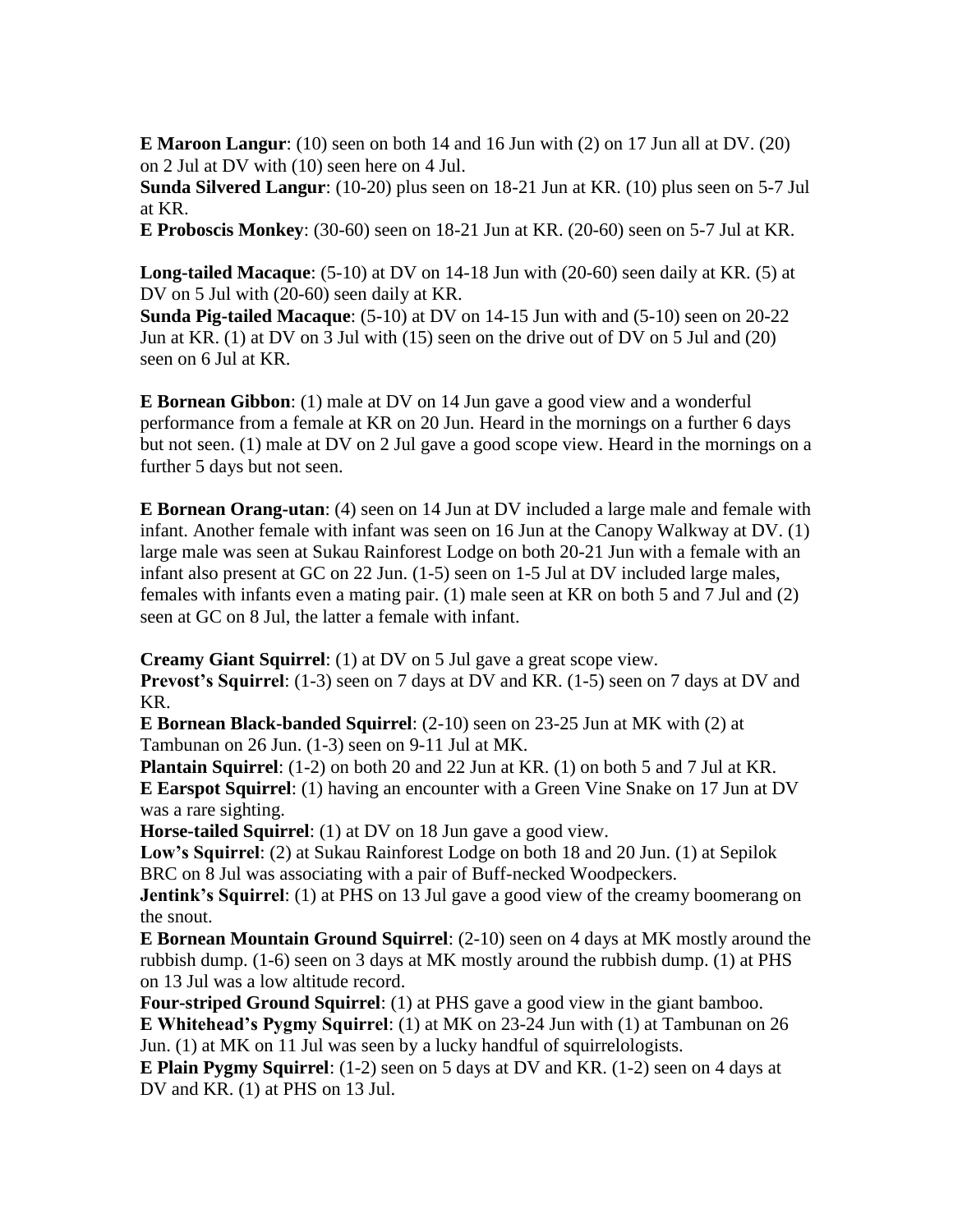**Temminck's Flying Squirrel**: (1) spotlit on the Hornbill Trail at DV gave three great views of this tiny squirrel with its interesting flattened black tail raised and held flat in an agitated manner against the trunk.

**Red Giant Flying Squirrel:** (4) gave a stunning volpaning performance on our drive into DV on 1 Jul with Anna spotting the first one. Quite a show! (1) spotlit by Dion at DV on 4 Jul and (2) spotlit at Sepilok on 8 Jul.

**E Thomas's Flying Squirrel**: (2) on both 13 and 15 Jun showed the diagnostic all red tail at DV.

**Yellow-throated Marten**: (1) well spotted at DV on 3 Jul gave a good view.

**Malay Badger**: (1) spotlit at Sukau RL on the boardwalk on 20 Jun was even tempted to squirt foul smelling liquid in my direction when I approached complete with chattering growl. It gave a great repeat view.

**Hairy-nosed Otter**: (2) at the end of Menangol Channel at KR on 19 Jun gave a good but brief view.

**Smooth Otter**: (1) at KR on 20 Jun gave a good repeat view.

**Oriental Small-clawed Otter**: (3) at DV on 16 Jun. (1) being attacked by dogs at GC on 8 Jul took shelter in a storm water drain and emerged after we drove the dogs away.

**Malay Civet**: (2) at DV on 17 Jun and (1) at KR on 20 Jun gave good views.

**Binturong**: (1) on both 14 and 15 Jul at DV in fruiting fig; on the first date a male seen in the morning, on the second spotlit at night. (1) spotlit by Dion at DV on 3 Jul in fruiting fig.

**Common Palm Civet**: (1) spotlit at DV on 15 Jun. (1) spotlit by Dion at DV on 3 Jul and (1) spotlit at KR on 6 Jul.

**Flat-headed Cat**: (1) spotlit at Menangol Channel at KR on 21 Jun gave a great view.

**Spinner Dolphin**: A pod of (10) seen off Sipadan Island on 30 Jun.

**E Whitehead's Rat**: (2) at MK around the power station in the late afternoon gave one good view on 25 Jun.

**Muller's Rat**: Probably this species spotlit at KR on four occasions with a good view at Sukau RL on 6 Jul.

**Long-tailed Giant Rat**: (1) on 20 Jun spotlit at KR.

**Brown Spiny Rat**: (1) spotlit at DV on 3 Jul.

**\*Brown Rat**: (3) rats spotlit inside GC looked like this species.

**Asian Elephant**: (1) heard at DV on 5 Jul with (8) showing well despite the best efforts of several over-zealous tour operators and mindless tourists at KR on 6 Jul.

**Bearded Pig**: (1-2) seen on 9 days at DV and 2 days at KR; often the resident tame one at DV!